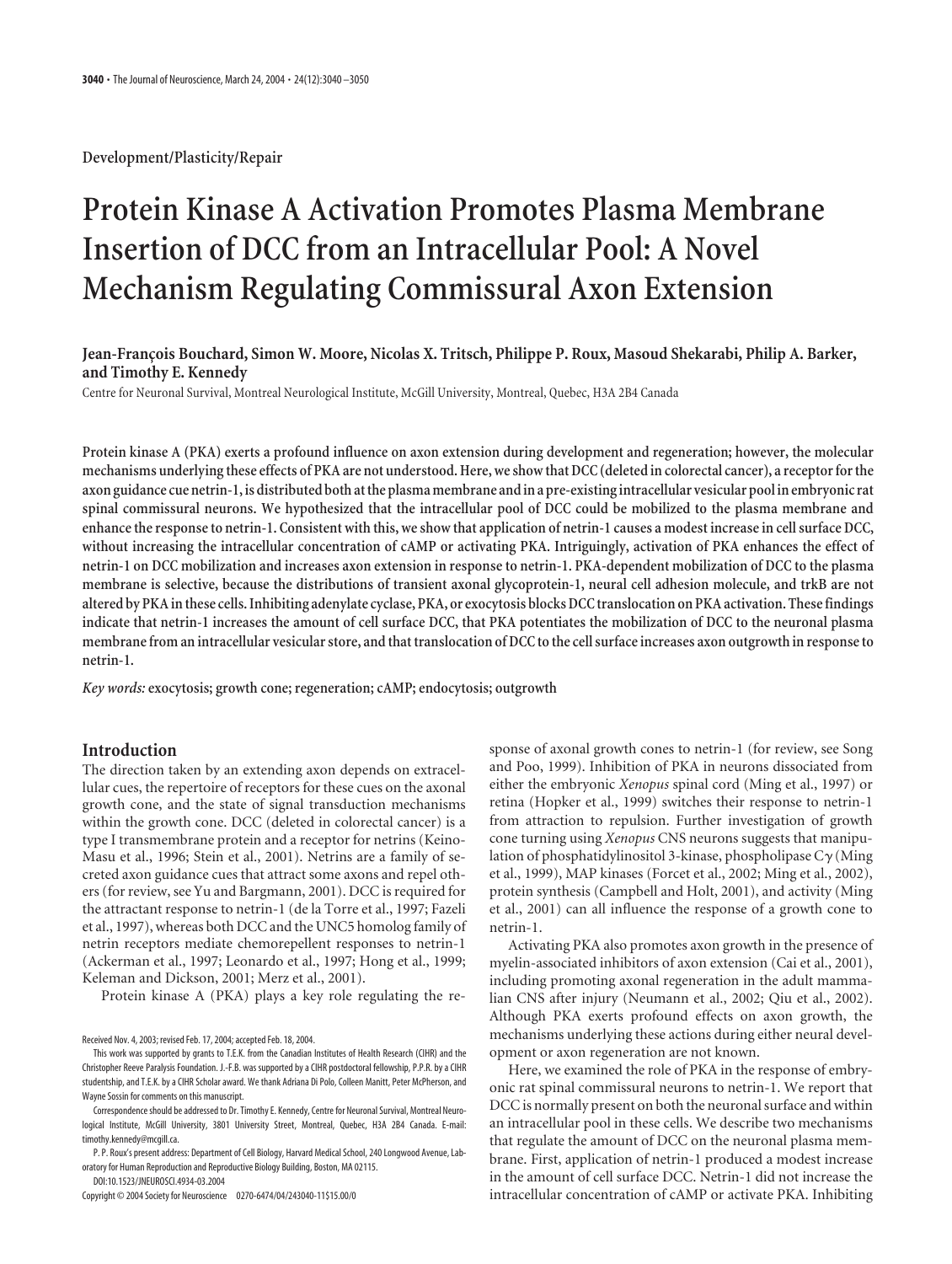PKA did not affect the netrin-1-induced increase in cell surface DCC or netrin-1-evoked axon outgrowth, providing evidence that PKA is not required for signaling downstream of netrin-1 in these cells. Activating PKA enhanced netrin-1-dependent insertion of DCC into the plasma membrane and increased axon outgrowth evoked by netrin-1. Inhibition of adenylate cyclase, PKA, or exocytosis, but not protein synthesis, blocked the PKAinduced increase in cell surface DCC, consistent with DCC being mobilized from a pre-existing intracellular vesicular pool. Activated PKA did not alter the distribution of other membrane proteins, such as transient axonal glycoprotein-1 (TAG-1), neural cell adhesion molecule (NCAM), or trkB, revealing a selective effect on the mobilization of DCC. These findings demonstrate that PKA activation potentiates the response to netrin-1 by translocating DCC to the plasma membrane.

## **Materials and Methods**

*Reagents.* Polyclonal anti-trkB was provided by Dr. Louis Reichardt (University of California, San Francisco, CA). Polyclonal anti-TAG-1 (TG3) for Western blot analysis was provided by Dr. Thomas Jessell (Columbia University, New York, NY). Monoclonal anti-TAG-1 (4D7) for immunocytochemistry was obtained from the Developmental Studies Hybridoma Bank (University of Iowa, Iowa City, IA). Polyclonal anti-NCAM (AB5032) and anti-cAMP (AB306) were from Chemicon (Temecula, CA). Monoclonal DCC anti-DCC<sub>EX</sub> G92-13 and anti- $DCC<sub>IN</sub>$  G97-449 were obtained from PharMingen (Mississauga, Canada), and anti- $\textrm{DCC}_{FB}$  AF5, tetanus toxin (TeTx) KT5720, and SQ22536 were from Calbiochem (La Jolla, CA). Anti-phospho cAMP response element-binding protein (CREB) (Ser133, 1B6, P-CREB) and anti-CREB were obtained from Cell Signaling Tech (Beverly, MA). Cyclohexamide (CHX), forskolin (FSK), poly-D-lysine (PDL), and 5-*N*-ethylcarboxamidoadenosine (NECA) were obtained from Sigma-Aldrich (Oakville, Canada), Minimum Essential Medium was from BioWhittaker (Walkersville, MD), Neurobasal media and B27 supplement were from Invitrogen (Burlington, Canada), and Glutamax, inactivated fetal bovine serum (IFBS), and Penstrep were from Bio Media (Boussens, France). Recombinant netrin-1 protein was purified from a HEK293T cell line secreting netrin-1, as described (Serafini et al., 1994; Shirasaki et al., 1996).

*Commissural neuron culture.* Staged pregnant Sprague Dawley rats were obtained from Charles River (St. Constant, Canada). The dorsal half of embryonic day (E) 13 rat spinal cords were isolated by microdissection (Serafini et al., 1994) and dissociated to produce a suspension of single cells. In brief, dorsal spinal cords were incubated at 37°C for 30 min in 0.0002% DNase (Sigma-Aldrich) in  $Ca^{2+}/Mg^{2+}$ -free Hanks'solution (Invitrogen). The tissue was then triturated to yield a suspension of single cells.

Dissociated cells were plated and cultured for either 2 d  $(\sim 25,000$ cells/well; growth cone analysis) or 6 d ( $\sim$  50,000 cells/well; neurite analysis) in 24-well plates (Sarstedt, Quebec, Canada). Cells were grown in the wells on PDL-coated (70–150 kDa, 20  $\mu$ g/ml) 12 mm round glass coverslips (number 0 Deckgläser; Carolina Biological, Burlington, NC). The first 24 hr, cells were cultured in Neurobasal media containing 10% IFBS, 2 mm glutamine, 1 U/ml penicillin, and 1  $\mu$ g/ml streptomycin. The second day, the medium was changed to serum-free Neurobasal supplemented with 1% B27, 0.4 mm glutamine, 1 U/ml penicillin, and 1  $\mu$ g/ml streptomycin. Inhibitors (1 mm SQ22536, 200 nm KT5720, 1.6 nm TeTx, and 100  $\mu$ m CHX) or their respective vehicles were added to medium 15 min before the addition of netrin-1. Fifteen minutes later, the medium was supplemented with either 10  $\mu$ m FSK or vehicle.

For Western blot analysis (Harlow and Lane, 1988), cells were plated and cultured for 6 d at a density of  $\sim$  250,000 cells per 35 mm PDL-coated tissue culture dish. After treatments, cells were washed once with ice-cold PBS, pH 7.4, and lysed with Laemmli sample buffer or radioimmunoprecipitation assay (RIPA) buffer (Barker and Shooter, 1994). Protein content was quantified using BCA (Pierce, Rockford, IL). Results were visualized using chemiluminescence (NEN Life Science Products, Boston, MA), and quantification was performed on scanned images of immunoblots (ScanJet 5300C; Hewlett Packard, Mississauga, Canada) using NIH Image software (National Institutes of Health, Bethesda, MD).

*Immunocytochemistry.* Cultures were washed with ice-cold PBS, pH 7.4, fixed with ice-cold 4% paraformaldehyde in PBS, pH 7.4, and blocked with 2% goat serum and 2% BSA in PBS, pH 7.4, for 2 hr at room temperature. Cells were permeabilized by using 0.1% Tween 20 in PBS (PBST) instead of PBS alone. Antibodies were used in blocking solution overnight at  $4^{\circ}$ C at the following dilutions: anti-DCC<sub>IN</sub>, 1:500; anti- $DCC_{EX}$ , 1:500; anti-TAG-1, 1:500; anti-Tau, 1:500; anti-trkB<sub>ECD</sub>, 1:500; anti-cAMP, 1:1000. The binding specificities of anti- $\text{DCC}_{\text{IN}}$  and anti-DCC<sub>EX</sub> have been characterized (Reale et al., 1994; Shibata et al., 1996; Meyerhardt et al., 1999). Cultures were subsequently washed with PBS (nonpermeabilized cells) or PBST (permeabilized cells) and labeled with Cy2, Cy3, Alexa 488, or Alexa 546 secondary antibodies (Molecular Probes, Eugene, OR). Nuclei were stained with Hoechst 33258 (Sigma-Aldrich).

*Quantification of surface receptor density or cAMP immunoreactivity.* All micrographs used for quantification were taken using the same Axiovert microscope (Zeiss, Oberkochen, Germany),  $100 \times$  objective lens, and exposure time to allow comparison of measurements. Fluorescence was quantified using Northern Eclipse image analysis software (Empix Imaging, Mississauga, Canada) by an observer blind to the experimental conditions. For image analysis of neurites or growth cones, both differential interference contrast and fluorescent images were taken. Fluorescence intensity per micrometer squared of the process was quantified and expressed as the mean  $\pm$  SEM. Statistical significance was evaluated by a one-way ANOVA with a Sheffe's *post hoc* test (Systat, Chicago, IL).

*Surface biotinylation.* E13 dorsal spinal cords were dissociated, and commissural neurons were plated and cultured for 6 d at a density of  $\sim$  2,000,000 cells per 100 mm PDL-coated tissue culture dish. On day 6, cells were treated with 1 mm SQ22536, 200 nm KT5720, 1.6 nm TeTx, or vehicle for 15 min, followed by the addition of 50 ng/ml netrin-1 or vehicle to the culture media for 15 min. Neurons were exposed for 15 min to 10  $\mu$ M FSK. Cells were then washed with ice-cold PBS containing 0.1 m<sub>M</sub> calcium chloride and 1 m<sub>M</sub> magnesium chloride, pH 7.4, to halt protein trafficking (Meyer-Franke et al., 1998). Surface biotinylation was performed by adding EZ-Link Sulfo-NHS-LC-biotin (Pierce), 5 ml per plate at 0.5 mg/ml in PBS at 4°C for 30 min (Lisanti et al., 1989), removed, and the reaction was quenched by the addition of 5 ml of 10 mM ice-cold glycine in PBS at 4°C for two 10 min periods. Subsequently, cells were washed twice with 5 ml of ice-cold PBS and lysed with RIPA buffer. Biotinylated proteins were precipitated with streptavidin–agarose (Pierce) and analyzed by Western blot.

*Embryonic spinal cord explant culture.* Dorsal spinal cord explants were dissected from E13 rat embryos (Serafini et al., 1994) and cultured for 16 hr in three-dimensional collagen gels (Tessier-Lavigne et al., 1988) at 37°C in Neurobasal, 10% IFBS, 2 mM glutamine, 1 U/ml penicillin, and 1  $\mu$ g/ml streptomycin. Inhibitors (1 mм SQ22536, 200 nм KT5720, 1.6 nм TeTx, or 1–100  $\mu$ m NECA), anti-DCC<sub>FB</sub>, or vehicle were added to the medium 15 min before the addition of netrin-1. After 15 min of treatment, the medium was supplemented with 10  $\mu$ m FSK. All drugs were present throughout the experiment.

Segments of E11 rat spinal cord were dissected as described (Placzek et al., 1990), embedded in collagen, and cultured in Neurobasal containing 2% B27, 2 mm Glutamax I, 100 U/ml penicillin, and 100  $\mu$ g/ml streptomycin for 40 hr. TAG-1 immunoreactivity was visualized as described (Kennedy et al., 1994).

Photomicrographs were taken using an Axiovert microscope (Zeiss), phase-contrast optics, a  $20\times$  objective lens, and a Magnafire CCD camera (Optronics, Goleta, CA) and analyzed using Northern Eclipse image analysis software (Empix Imaging). The total length of axon bundles or the length of TAG-1-immunopositive axons was measured and expressed as the mean  $\pm$  SEM. Statistical significance of differences between means was evaluated by one-way ANOVA with Sheffe's *post hoc* test (Systat).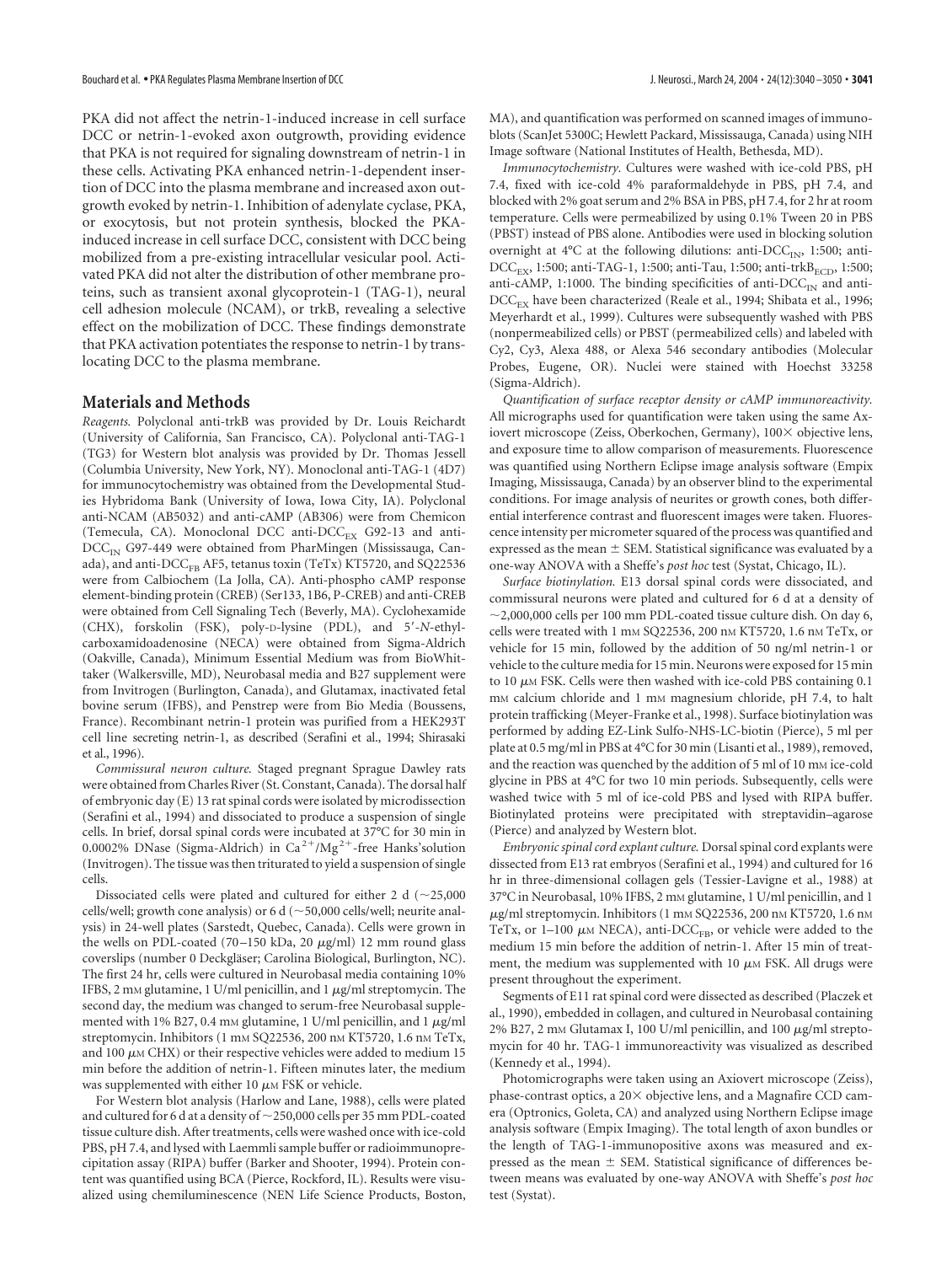

**Figure 1.** Embryonic spinal commissural neurons *in vitro*. *A*, Neurons derived from dissociated dorsal E13 rat spinal cord and cultured for 6 d*in vitro*. Cells were fixed, permeabilized, and immunostained for TAG-1 (red). Nuclei were stained with Hoechst 33258 dye (blue). Scale bar, 100  $\mu$ m. *B*, Confocal microscopy revealed a punctate distribution of DCC immunoreactivity in the cytoplasm and outlining the surface of two commissural neurons cultured as in *A* (anti-DCC<sub>IN</sub> , Cy3 secondary). Scale bar, 5  $\mu$ m.

## **Results**

#### **Cell surface and intracellular pools of DCC**

Little is known about the subcellular distribution of the DCC protein. To investigate this, we developed a dissociated cell culture enriched in embryonic spinal commissural neurons. Greater than 90% of the cultured cells derived from E13 rat dorsal spinal cord were TAG-1 positive (Fig. 1*A*), a marker for embryonic spinal commissural neurons (Dodd et al., 1988). Immunolabeling with anti- $\text{DCC}_{\text{IN}}$ , a monoclonal antibody raised against an intracellular epitope of DCC, showed that these neurons also express *dcc* (Fig. 1*B*). Immunocytochemical and Western blot analyses demonstrated that these cells do not express ChAT, a marker for motoneurons (data not shown). These findings indicate that these cultures are enriched with embryonic spinal commissural neurons. Confocal analysis of the distribution of DCC immunoreactivity revealed a punctate distribution of the DCC protein in the cytoplasm of the cell bodies and proximal neurites (Fig. 1*B*), consistent with a subset of the DCC protein being associated with an intracellular vesicular pool.



**Figure 2.** Plasma membrane and intracellular DCC in commissural neurons. Dissociated commissural neurons grown 6 d*in vitro*( *A–D*). After fixation, cells in *A* and*C* were permeabilized with 0.1% Tween. Cells in *B* and *D* were not permeabilized. Cells were labeled with either anti-DCC<sub>IN</sub> (*A*, *B*), anti-DCC<sub>EX</sub> (*C*, *D*), or anti-Tau (*A–D*). *A–D*, Middle, Differential interference contrast (DIC) optics. Magnification, 100 $\times$ . Scale bar, 25  $\mu$ m.

To specifically visualize cell surface DCC protein, dissociated commissural neurons were cultured for 6 d, fixed, and then processed with or without detergent (0.1% Tween 20). To verify that the cells were not permeabilized in the absence of detergent, they were labeled with either anti- $\text{DCC}_{\text{IN}}$  or anti- $\text{DCC}_{\text{EX}}$ , a monoclonal antibody raised against the extracellular domain of DCC, and with polyclonal anti-Tau, a MAP and intracellular marker (Fig. 2). Anti- $DCC_{IN}$  and anti-Tau produced a signal only in permeabilized cells (Fig. 2A). Whereas, anti-DCC<sub>EX</sub> produced a signal in permeabilized and nonpermeabilized cells (Fig. 2*C*,*D*), the intensity of the signal in nonpermeabilized cells was much weaker than in permeabilized cells, consistent with the presence of an intracellular pool of the DCC protein. These findings suggested that much of the DCC protein expressed by commissural neurons is present intracellularly.

#### **Netrin-1 increases the amount of DCC on the surface of commissural neurons**

We then determined whether netrin-1 alters the subcellular distribution of DCC, using cell surface biotinylation as an assay. Commissural neurons isolated from the E13 rat dorsal spinal cord were cultured for 6 d and then treated for 15 min with netrin-1 (50 ng/ml) or vehicle control. Cell surface proteins were then biotinylated, isolated using streptavidin–agarose beads, and examined by Western blot analysis using anti- $\text{DCC}_{\text{IN}}$ , anti-trkB<sub>ECD</sub>, or anti-TAG-1. A single band was detected using anti- $\text{DCC}_{\text{IN}}$  (Fig. 3A) at the expected molecular weight of full-length  $DCC$  ( $\sim$  180 kDa). The same band was detected using anti- $\mathrm{DCC}_{\mathrm{EX}}$  (data not shown). The addition of netrin-1 increased the amount of cell surface DCC in comparison with control (Fig. 3*A*). Under these condi-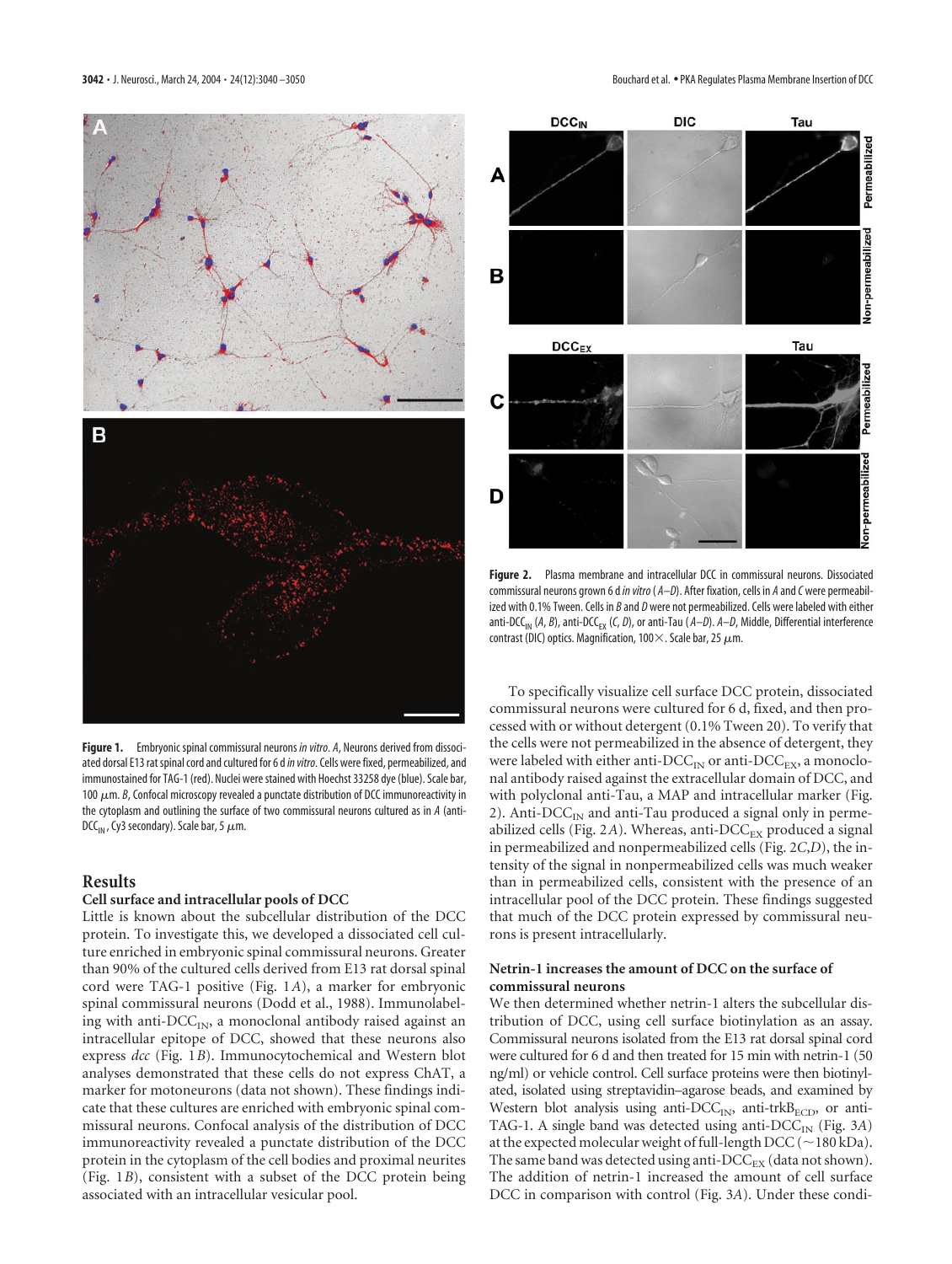

**Figure 3.** Netrin-1 increases DCC immunoreactivity at the cell surface. Dissociated commissural neurons were grown for 6 d*in vitro*before treatment for 15 min with 50 ng/ml netrin-1 or vehicle. *A*, Cell surface proteins were biotinylated and then isolated using streptavidin–agarose beads. The biotinylated proteins were analyzed by Western blot with antibodies directed against DCC, trkB, or TAG-1. *B*, Cells were fixed but not permeabilized, then immunostained with anti-DCC<sub>EX</sub>, anti-TAG-1, or anti-trkB<sub>ECD</sub>, all against extracellular epitopes. Magnification, 100 $\times$ . Scale bar, 25  $\mu$ m.

tions, the amount of either cell surface trkB or TAG-1 was not affected by the addition of netrin-1 (Fig. 3*A*).

The netrin-1-induced increase in cell surface DCC protein was then evaluated immunocytochemically. Commissural neurons were treated for 15 min with either 50 ng/ml netrin-1 or vehicle, fixed without permeabilization, and then immunostained with anti- $\text{DCC}_{\text{EX}}$  (Fig. 3*B*). Netrin-1 caused a significant increase in cell surface DCC immunoreactivity but had no effect on cell surface levels of TAG-1 or trkB (Fig. 3*B*; Table 1). Thus, netrin-1 selectively increased the amount of DCC on the neuronal surface.

## **PKA activation stimulates DCC translocation to the plasma membrane**

PKA influences the response of neuronal growth cones to netrin-1 (for review, see Song and Poo, 1999). Therefore, we determined whether PKA activation might influence the distribution of DCC. FSK activates adenylate cyclase, increases intracellular cAMP, and activates PKA (for review, see Nairn et al., 1985). Cells were treated with 10  $\mu$ m FSK alone (Fig. 4*A*), 50 ng/ml netrin-1 alone (Fig. 3B), or 50 ng/ml netrin-1 in combination with 10  $\mu$ M FSK (Fig. 4*C*) and then immunostained with anti- $\textrm{DCC}_{\textrm{EX}}$  to visualize DCC on the neuronal surface. FSK alone produced no change in DCC immunoreactivity (Fig. 4*A*,*M*) whereas netrin-1 (15 min) produced a modest increase (Fig. 4*M*,*N*). Substantially increased DCC immunoreactivity was detected in neurons treated with FSK and 50 ng/ml netrin-1 (Fig. 4*C*,*M*). Netrin-1 plus FSK did not increase cell surface immunoreactivity for TAG-1 (Fig. 4*B*,*D*,*F*,*H*,*J*,*L*; Table 1) or trkB (Table 1).

To investigate the mechanism regulating the increase in cell surface DCC, cultures of dissociated commissural neurons were exposed to different enzyme inhibitors 15 min before the addition of netrin-1, thus 30 min before the addition of FSK to the media. To confirm that FSK was acting by increasing adenylate cyclase activity, cells were treated with 1 mm SQ22536 (Fig. 4*E*,*F*), a specific inhibitor of adenylate cyclase (Fabbri et al., 1991; Goldsmith and Abrams, 1991; Tamaoki et al., 1993). SQ22536 blocked the increase in DCC surface immunoreactivity (Fig. 4*E*,*M*), consistent with the effect of FSK being attributable to adenylate cyclase activation. To confirm that cAMP produced by the adenylate cyclase was acting through PKA, commissural neurons were pretreated with 200 nm KT5720, a specific inhibitor of PKA (Kase et al., 1987). KT5720 blocked the increase in DCC surface immunoreactivity produced by FSK and netrin-1 (Fig. 4*G*,*M*). FSK-induced PKA activation was monitored by assaying phosphorylation of the PKA substrate CREB. Treatment of commissural neurons with FSK increased CREB phosphorylation, which was blocked by SQ22536 and KT5720 (Fig. 4*O*). These findings indicate that PKA activation is essential for the increase in cell surface DCC induced by FSK in the presence of netrin-1.

We then tested the hypothesis that recruitment from an intracellular store might contribute to the increase in plasma membrane DCC using TeTx, an inhibitor of exocytosis that acts by cleaving soluble vesicle-associated *N*-ethylmaleimide-

sensitive factor attachment protein receptors (v-SNAREs) (Schiavo et al., 1992). TeTx (1.6 nM) blocked the FSK-induced increase in

surface DCC immunoreactivity (Fig. 4*I*,*M*), consistent with the increase requiring exocytosis. The rapid increase in DCC protein on the neuronal surface, as early as 15 min after the addition of FSK and netrin-1, suggests that it is unlikely to be accounted for by increased transcription or translation of DCC mRNA. Consistent with this, a 15 min application of 100  $\mu$ M CHX, a concentration sufficient to block protein synthesis (Twiss and Shooter, 1995), had no effect on the increase in cell surface DCC induced by FSK and netrin-1 (Fig. 4*K*,*M*). Insertion of locally translated protein into the plasma membrane has been detected in axonal growth cones (Brittis et al., 2002). Furthermore, Campbell and Holt (2001) provide evidence that protein synthesis is required for netrin-1-dependent growth cone turning. Our results indicate that a pre-existing intracellular pool of DCC protein is present in the neuron, that activation of PKA promotes the insertion of DCC into the plasma membrane, and that this recruitment of DCC occurs through a protein synthesis-independent mechanism. Therefore, we conclude that the PKA-dependent increase in cell surface DCC is not the protein synthesis-sensitive step described by Campbell and Holt (2001).

#### **DCC insertion into the growth cone plasma membrane**

We then examined the effect of PKA activation on the distribution of the DCC protein on the surface of commissural neuron growth cones. Consistent with the findings presented above, treatment with FSK and netrin-1 increased DCC immunoreactivity on the surface of growth cones, netrin-1 alone produced a smaller increase, and FSK alone had no effect. FSK and netrin-1 had no effect on cell surface immunoreactivity for TAG-1 (Fig. 5; Table 1). Inhibition of adenylate cyclase (1 mm SQ22536) or PKA (200 nM KT5720) blocked the increase in DCC surface immunoreactivity induced by FSK and netrin-1 (Fig. 5), demonstrating that FSK produces this effect via the adenylate cyclase and activation of PKA. In contrast, inhibition of protein synthesis using 100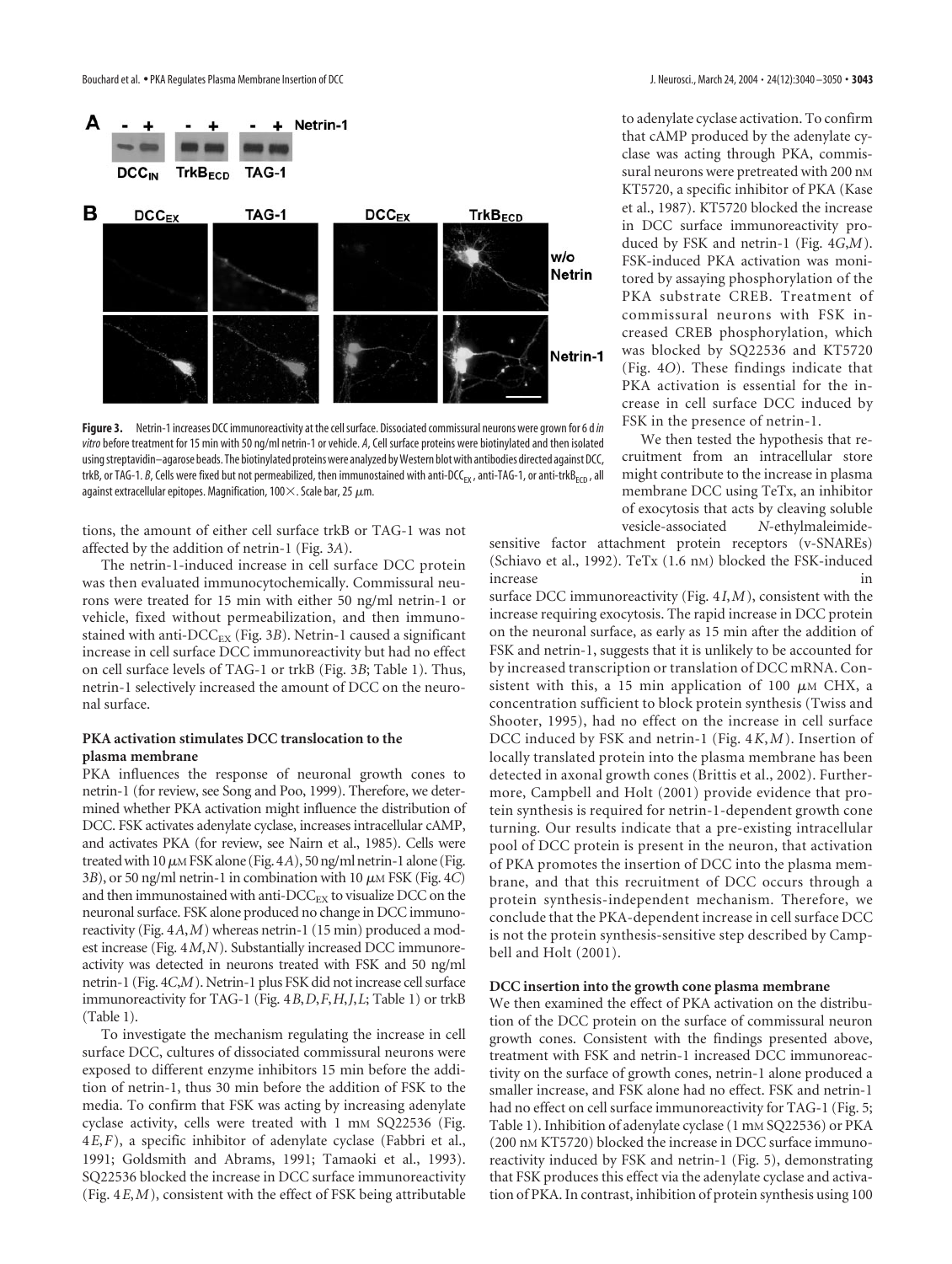|  | Table 1. DCC, TAG-1, and trkB immunofluorescence intensity (f.i./ $\mu$ m <sup>2</sup> ) |  |
|--|------------------------------------------------------------------------------------------|--|
|--|------------------------------------------------------------------------------------------|--|

|                              | Control                 | Net            | $FSK + Net$    | $SO22536FSK + Net$ | $KT5720FSK + Net$ | $TeTxFSK + Net$ | $CHXFSK + Net$ |  |  |
|------------------------------|-------------------------|----------------|----------------|--------------------|-------------------|-----------------|----------------|--|--|
| <b>Neurites</b>              |                         |                |                |                    |                   |                 |                |  |  |
| DCC <sub>(EX)</sub><br>TAG-1 | $461 + 80^{\#}$         | $1658 + 102**$ | $4699 + 650*$  | $1470 + 269**$     | $1677 + 201**$    | $1236 + 58**$   | $5408 + 612*$  |  |  |
|                              | $5456 + 443$            | $5123 + 472$   | $4681 \pm 886$ | $5345 + 657$       | $4993 + 457$      | $5234 + 843$    | $5033 + 702$   |  |  |
| $trkB$ <sub>(ECD)</sub>      | $6059 \pm 962$          | $5879 + 934$   | $6549 \pm 425$ | $6166 \pm 420$     | $5907 + 637$      | $6143 \pm 762$  | $5689 \pm 678$ |  |  |
| Growth cones                 |                         |                |                |                    |                   |                 |                |  |  |
| DCC <sub>(EX)</sub><br>TAG-1 | $739 + 44$ <sup>#</sup> | $2034 + 213**$ | $6644 + 728*$  | $1933 + 275**$     | $1433 + 346**$    | $1400 + 423**$  | $7623 + 710*$  |  |  |
|                              | $7354 \pm 266$          | $7023 \pm 354$ | $7493 \pm 455$ | $8423 \pm 1003$    | $8439 \pm 897$    | $7799 \pm 910$  | $8067 + 734$   |  |  |

Levels of DCC, TAG-1, and trkB present at the cell surface were compared by quantitative immunofluorescence with antibodies raised against extracellular epitopes of these proteins. Results are expressed as the mean ± SEM o or growth cone surface fluorescence intensity (f.i.) (arbitrary units) (n = 6–14 per condition). Cells were treated with various inhibitors (1 mм SQ22536, 200 nм KT5720, 1.6 nм TeTx, or 100 µм CHX) or their respective veh after which 50 ng/ml netrin-1 or vehicle was added to the culture media for 15 min. \* $p < 0.01$  versus control; <sup>#</sup> $p < 0.01$  versus 10 μm FSK plus 50 ng/ml netrin-1.

 $\mu$ м CHX did not affect the increased DCC on the growth cone surface (Fig. 5*B*). Application of 1.6 nm TeTx reduced the increase in cell surface DCC caused by FSK and netrin-1 to the level induced by netrin-1 alone (Fig. 5). These findings support the conclusion that cAMP elevation potentiates the translocation of DCC to the plasma membrane of neuronal growth cones.

# **Netrin-1 does not activate PKA in commissural neurons and increases cell surface DCC by a**

**PKA-independent mechanism**

Immunocytochemical evidence obtained using cultured *Xenopus* retinal neurons suggests that netrin-1 elevates the concentration of cAMP in neurons (Hopker et al., 1999), raising the possibility that netrin-1 itself might promote DCC translocation by activating PKA. To test this hypothesis, cultures of embryonic rat spinal commissural neurons were treated with 50 ng/ml or 200 ng/ml netrin-1, or 10  $\mu$ m FSK as a positive control, for either 5 or 15 min. Western blot analysis indicated that application of netrin-1 alone produced no detectable change in PKA-dependent phosphorylation of CREB, whereas the expected FSK-induced increase in phospho-CREB was readily detectable (Fig. 6*A*). Western blot analysis monitors global changes in CREB phosphorylation throughout the cell and may not detect localized changes in PKA activation. To determine whether netrin-1 might regulate cAMP concentration locally, we examined the level of cAMP in the growth cones of commissural neurons immunocytochemically.Consistent with the results of Western blot analysis, 10  $\mu$ m FSK added to the media increased cAMP immunoreactivity in growth cones, whereas 50 ng/ml or 200 ng/ml netrin-1 did not (Fig. 6*B*). Furthermore, the increase in cell surface DCC triggered by the addition of netrin-1 alone was



**Figure 4.** DCC distribution is regulated by PKA and netrin-1. Dissociated commissural neurons, 6 d*in vitro*( *A–L*). Cells in *C–L* were treated with 50 ng/ml netrin-1; cells in *A* and *B*were not. Cells were exposed for 15 min to 10-M FSK ( *A–L*), 1 mM SQ 22536 (*E*,*F*), 200 nM KT 5720 (*G*,*H* ), 1.6 nM TeTx (*I*,*J*), or 100-M CHX (*K*,*L*). After treatment, cultures were fixed without permeabilization and immunostained with anti-DCC<sub>EX</sub> (A, C, E, G, I, K) or anti-TAG-1 (B, D, F, H, J, L), both recognized extracellular epitopes. A–L, Cy2- or Cy3-conjugated secondary antibodies. Magnification, 100 $\times$ . Scale bar, 25  $\mu$ m. *M,* Quantification of DCC fluorescence intensity (mean  $\pm$  SEM;  $n$   $=$  6 –14 per condition).  $^*\!p$   $<$  0.01 versus control or application of 10  $\mu$ m FSK alone; # $p$   $<$  0.01 versus 50 ng/ml netrin-1 in combination with 10  $\mu$ m FSK. N, Effect of a 15 min application of netrin-1 alone on DCC immunofluorescence intensity.  $*p<$  0.05 versus control. *O*, Western blot analysis of total cell extracts for phospho-CREB (P-CREB) and total CREB (~43 kDa).

not blocked by inhibition of either the adenylate cyclase or PKA (Fig. 4*N*). These findings indicate that netrin-1 does not increase the concentration of cAMP or activate PKA in embryonic rat spinal commissural neurons and support the conclusion that the netrin-1induced increase in DCC at the cell surface occurs through a PKAindependent mechanism.

The adenosine A2b receptor activates the adenylate cyclase (for review, see Ralevic and Burnstock, 1998). Increasing the concentra-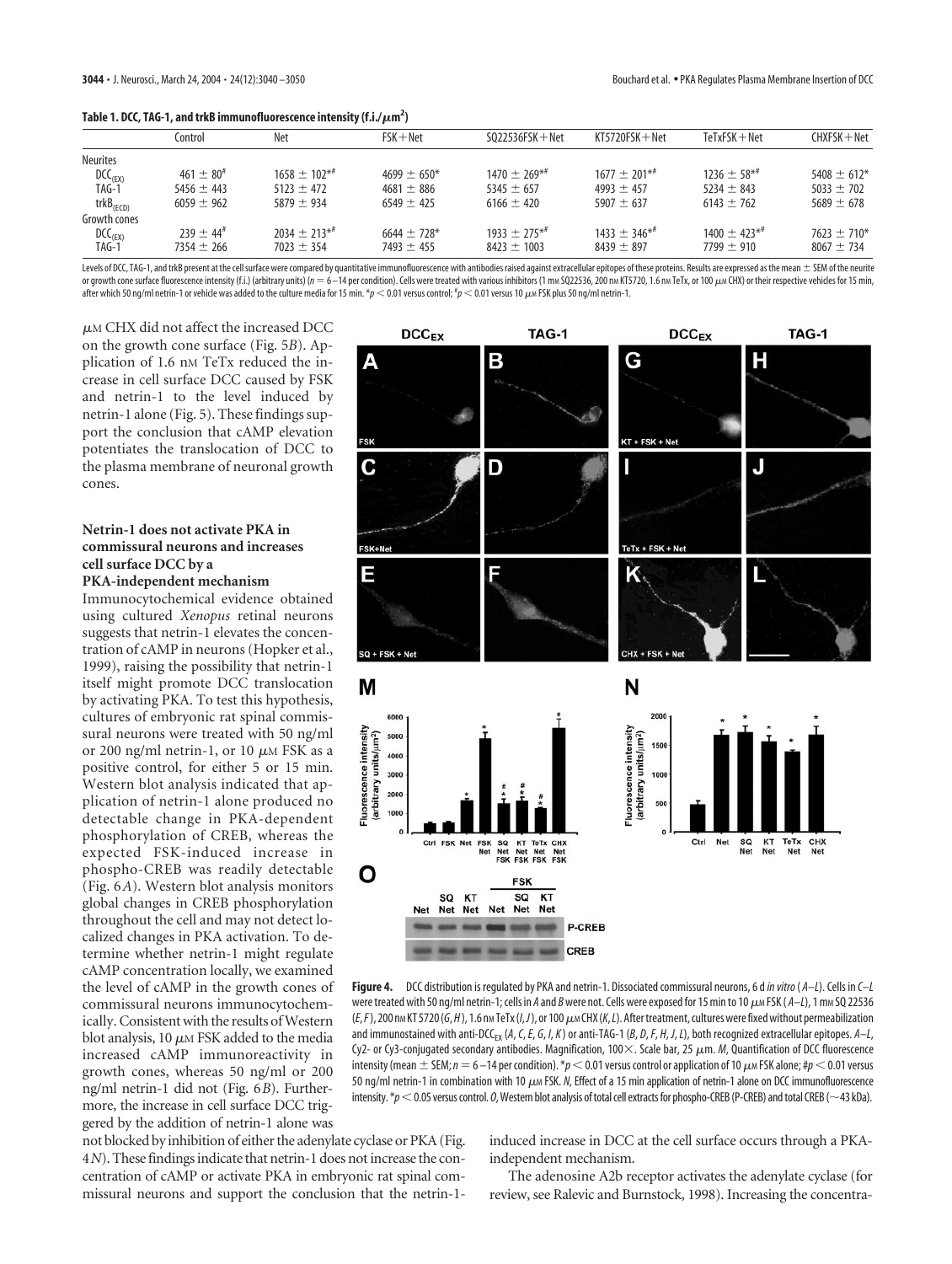

**Figure 5.** Distribution of DCC in growth cones is regulated by PKA and netrin-1. *A*, Dissociated commissural neurons were cultured for 2 d *in vitro* before treatment for 15 min with or without 50 ng/ml netrin-1. FSK (10  $\mu$ м) was then added for 15 min in combination with 1 mм SQ22536, 200 nm KT5720, or 1.6 nm TeTx. Cells were fixed without permeabilization and immunostained with anti-DCC<sub>EX</sub> or anti-TAG-1 (Cy3- or Alexa 488-conjugated secondary antibodies). Magnification, 100 $\times$ . Scale bar, 10  $\mu$ m. *B*, Quantification of DCC fluorescence intensity. Values represent the mean  $\pm$  SEM ( $n=6$  – 8 per condition).  $^*p$   $<$  0.01 versus control or 10  $\mu$ м FSK alone; # $p <$  0.01 versus netrin-1 (50 ng/ml) plus FSK (10  $\mu$ м).

tion of intracellular cAMP by activating A2b has been used to modulate the response to netrin-1 (Shewan et al., 2002). Furthermore, evidence has been provided that A2b is a receptor for netrin-1 (Corset et al., 2000). Therefore, we tested the hypothesis that activating



Figure 6. Netrin-1 does not activate PKA in embryonic rat spinal commissural neurons. Dissociated commissural neurons were cultured for 2 d *in vitro* ( *B*) or 6 d *in vitro* ( *A*) before treatment for 5 or 15 min with 50 or 200 ng/ml netrin-1 or 10-M FSK. *A*, Western blot analysis of total cell extracts for phospho-CREB (P-CREB) and total CREB ( $\sim$ 43 kDa). The histograms illustrate quantification of the optical density of CREB phosphorylation. In *B*, cells were fixed, permeabilized, and immunostained with anti-cAMP (Alexa 546-conjugated secondary antibody). Magnification, 100 $\times$ . Scale bar, 10  $\mu$ m. The histograms illustrate quantification of cAMP fluorescence intensities. Values represent the mean  $\pm$  SEM ( $n=3$  and 16 per condition, respectively, for *A* and *B*).  $* p < 0.01$  versus control.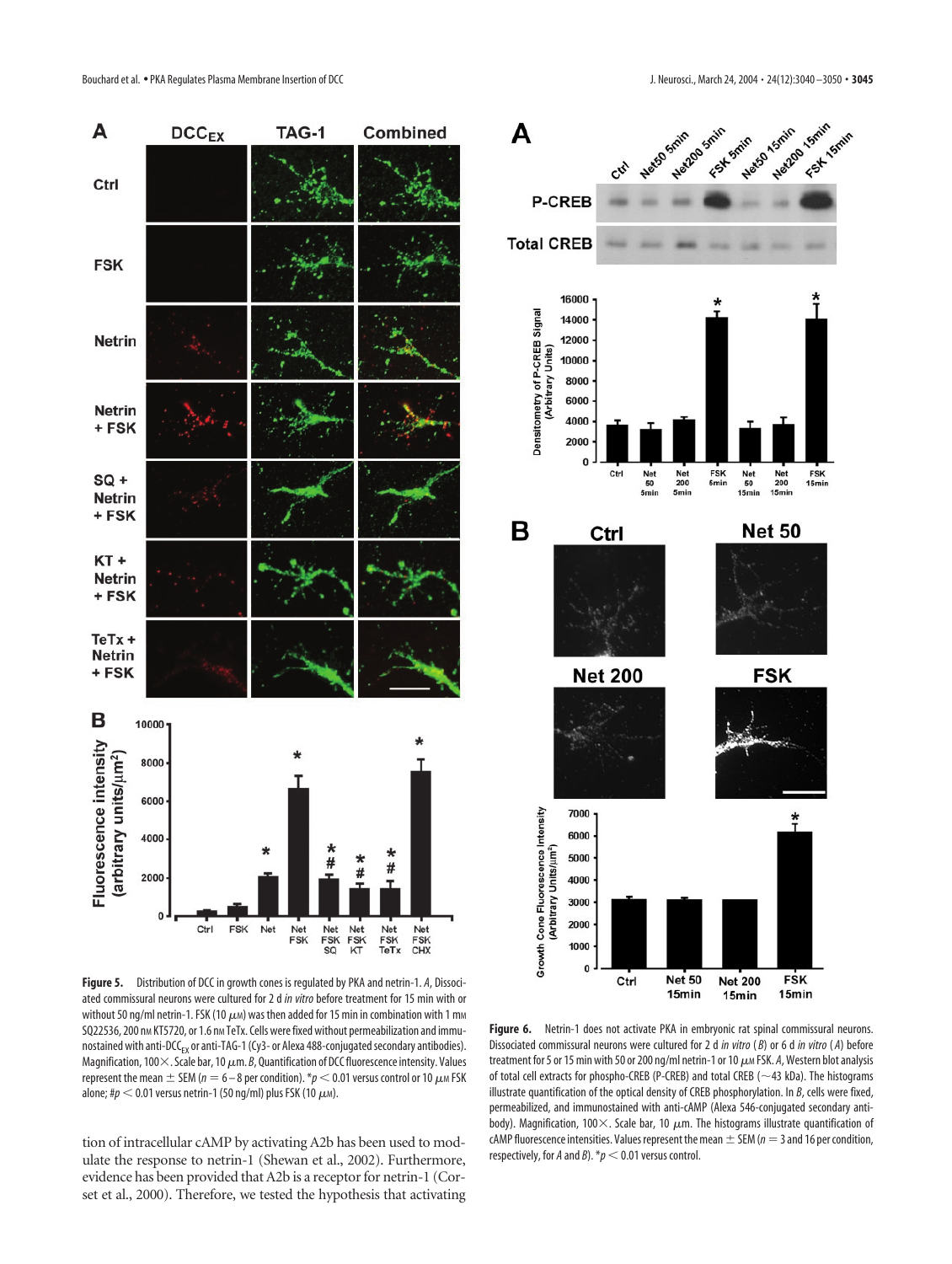A2b might enhance the response to netrin-1 in commissural neurons. Consistent with evidence indicating that A2b is not expressed by embryonic rat commissural neurons (Stein et al., 2001), we found that the adenosine receptor agonist NECA does not affect netrin-1 induced commissural axon outgrowth (supplemental Fig. 1; available at a state of  $\alpha$  at a state of  $\alpha$  at a state of  $\alpha$  at a state of  $\alpha$ 

www.jneurosci.org), supporting the conclusion that A2b does not contribute to the response to netrin-1 in these cells.

## **PKA activation produces a netrin-1-dependent increase in cell surface DCC via a mechanism that requires exocytosis**

The increased cell surface DCC detected immunocytochemically could be produced either by a selective increase in the amount of DCC protein on the cell surface, or by clustering DCC protein present more diffusely on the surface before treatment. To differentiate between these two possibilities, cell surface DCC protein was assessed directly by biotinylating cell surface proteins and quantifying the relative amount of DCC on the neuronal surface in different conditions. Dissociated commissural neurons were cultured for 6 d, and the cells were treated for 15 min with SQ22536, KT5720, or TeTx. Netrin-1 (50 ng/ml) was added to the culture media for 15 min, and cultures were then exposed to 10  $\mu$ M FSK for 15 min. Cell surface proteins were then biotinylated, isolated using streptavidin–agarose beads, and examined by Western blot analysis using anti- $\text{DCC}_{\text{IN}}$ , anti-TAG-1, anti-NCAM and anti-trk $B_{\text{ECD}}$ . A single  $\sim$ 180 kDa band was detected by anti- $DCC_{IN}$  (Fig. 7). Analysis of biotinylated proteins indicated that netrin-1 in combination with FSK produced a 10-fold increase in the amount of cell surface DCC compared with control (Fig. 7). Pretreatment with SQ22536, KT5720, or TeTx before netrin-1 and FSK significantly reduced the level of cell surface DCC, when compared with netrin-1 plus FSK. Inhibition of protein synthesis with CHX did not affect the induced increase in cell surface DCC (data not shown). Under the same conditions, the amount of biotinylated trkB, NCAM, or TAG-1 was not affected by cAMP elevation. Nor did we detect a change in nonbiotinylated DCC protein, consistent with a relatively small amount of the total DCC being on the cell surface (Fig. 7)

#### **PKA-dependent exocytosis promotes netrin-1-induced commissural axon outgrowth**

Netrin-1 evokes commissural axon outgrowth from explants of embryonic dorsal spinal cord cultured in a three-dimensional collagen gel (Kennedy et al., 1994; Serafini et al., 1994). We tested the hypothesis that manipulation of PKA activation would cause DCC protein to be recruited to the surface of commissural axons and promote netrin-1-dependent axon outgrowth. Explants of E13 rat dorsal spinal cord were cultured in the presence of FSK (10  $\mu$ m) alone or FSK (10  $\mu$ m) and netrin-1 (50 ng/ml). At this concentration, netrin-1 alone evoked  $\sim$ 30% of maximal commissural axon outgrowth (data not shown). After 16 hr of culture, FSK alone did not enhance axon outgrowth (Fig. 8*B*,*J*). In contrast, FSK (10  $\mu$ <sub>M</sub>) plus netrin-1 (50 ng/ml) (Fig. 8*D*,*J*) produced a dramatic increase in axon outgrowth compared with explants exposed to netrin-1 alone (Fig. 8*C*,*J*). In all cases, extending axons express TAG-1, a marker for commissural axons (data not shown) (Dodd et al., 1988).

To determine whether FSK acts via the adenylate cyclase and PKA, explants of dorsal spinal cord were exposed to different enzyme inhibitors 15 min before the addition of netrin-1, thus 30 min before the addition of FSK, and then cultured for an additional 16 hr. SQ22536 completely blocked the increase in axon outgrowth caused by FSK in the presence of netrin-1 (Fig. 8*E*,*J*).



**Figure 7.** Netrin-1 and FSK increase cell surface DCC. Dissociated commissural neurons were cultured for 6 d*in vitro*before treatment for 15 min with or without 50 ng/ml netrin-1. FSK (10  $\mu$ м) was then added for 15 min in combination with 1 mм SQ22536, 200 nм KT5720, or 1.6 nм TeTx. Cell surface proteins were biotinylated and isolated. *A*, Total, nonbiotinylated, and biotinylated proteins were analyzed by Western blot with antibodies directed against either DCC ( $\sim$  180 kDa), TAG-1 ( $\sim$  135 kDa), trkB ( $\sim$  145 kDa), or NCAM ( $\sim$  200 kDa). *B*, Quantification of the optical density of biotinylated DCC immunoreactivity. Values are the mean  $\pm$  SEM ( $n = 4$ ) per condition).  $p < 0.01$  versus control;  $\text{Hp} < 0.01$  versus 50 ng/ml netrin-1 in combination with 10  $\mu$ м FSK.

KT5720 blocked the effect of FSK, demonstrating that PKA activation is required to produce the netrin-1-dependent increase in axon outgrowth evoked by FSK (Fig. 8*F*,*J*). We then examined whether the increase in cell surface DCC requires v-SNAREdependent exocytosis. Importantly, TeTx-induced cleavage of v-SNAREs does not block axon extension because the neuronal v-SNAREs that are required for axon outgrowth are insensitive to TeTx (Osen-Sand et al., 1996; Martinez-Arca et al., 2001). Treatment with 1.6 nm TeTx (16 hr) (Fig. 8*G*,*J*) reduced axon outgrowth to the level found in the presence of netrin-1 alone, consistent with the increased outgrowth caused by netrin-1 and FSK requiring exocytosis. Notably, the inhibitors used reduced outgrowth to the level evoked by netrin-1 alone, suggesting that outgrowth evoked by netrin-1 alone does not require TeTxsensitive exocytosis.

#### **Increased axon outgrowth evoked by FSK and netrin-1 requires DCC**

The results described above suggest that FSK activates PKA, potentiating netrin-1-dependent outgrowth of commissural axons via a mechanism that requires exocytosis. To determine whether the increased axon outgrowth caused by netrin-1 and FSK re-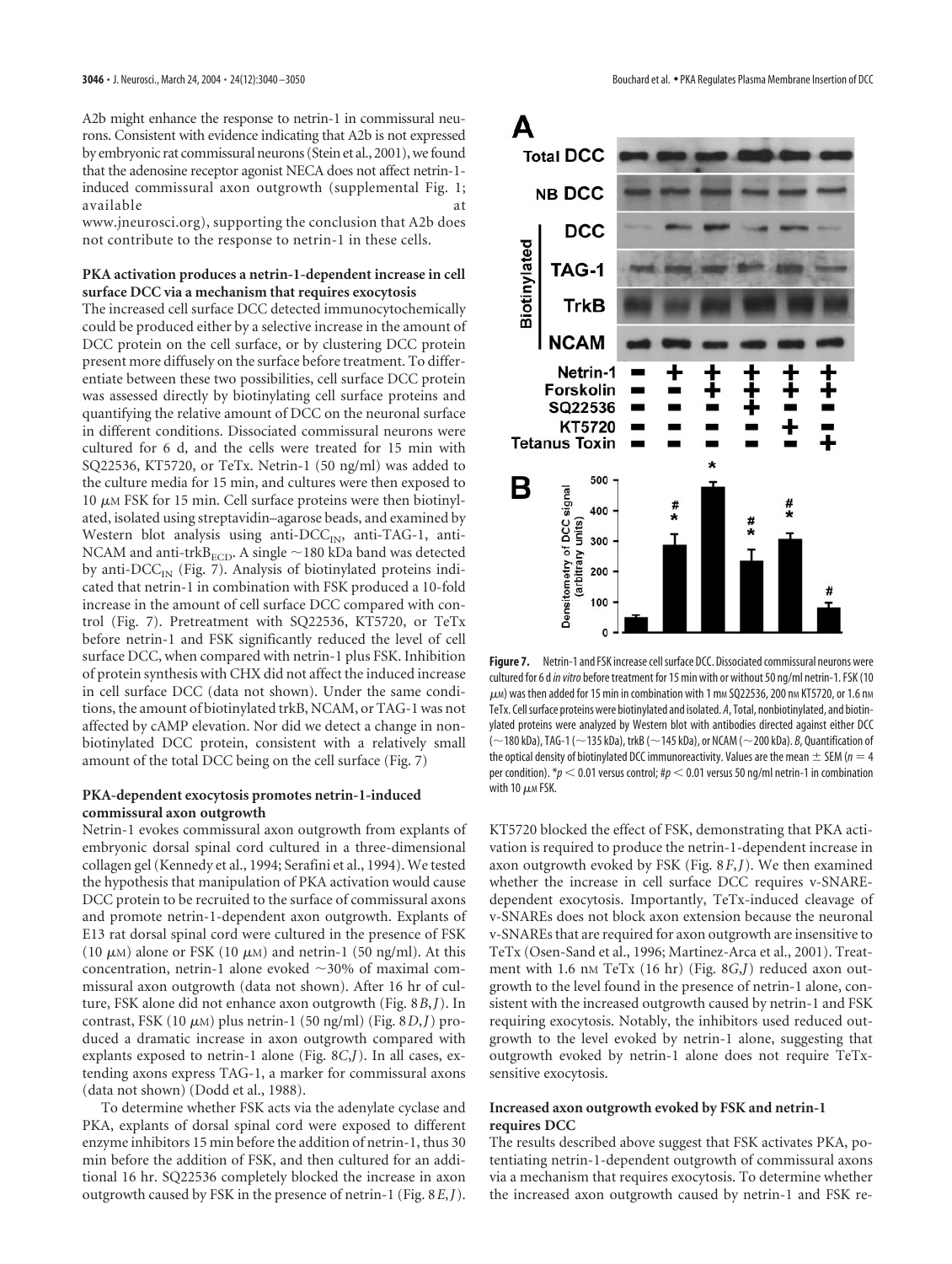

outgrowth assays: control ( A); 10 μm FSK ( *B*); 50 ng/ml netrin-1 ( *C*); 50 ng/ml netrin-1 plus 10 μm FSK ( *D*); 50 ng/ml netrin-1, 10  $\mu$ m FSK, and 1 mm SQ 22536 (*E*); 50 ng/ml netrin-1, 10  $\mu$ m FSK, and 200 nm KT5720 (*F*); 50 ng/ml netrin-1, 10  $\mu$ m FSK, and 1.6 nm TeTx (*G*); 50 ng/ml netrin-1, 10  $\mu$ м FSK, and 30 ng/ml anti-DCC<sub>FB</sub> (*H* ); 50 ng/ml netrin-1, 10  $\mu$ м FSK, and 10  $\mu$ g/ml anti-DCC<sub>FB</sub> (/). Magnification, 20 $\times$ . Scale bar, 100  $\mu$ m. J, Quantification of axon outgrowth shown in A–I. \* $p$   $<$  0.01 versus control; # $p$   $<$ 0.01 versus 50 ng/ml netrin-1 plus 10  $\mu$ m FSK. *K,* Quantification of the effect of increasing concentrations of anti-DCC<sub>FB</sub> in the presence of netrin-1 and FSK. \* $p$   $<$  0.01 versus 50 ng/ml netrin-1 plus 10  $\mu$ m FSK. Jand *K* show the mean total axon bundle length shown), indicating that the increased netrin-1-dependent axon outgrowth induced by FSK requires DCC.

# **PKA modulates DCC-dependent axon extension to the ventral midline of the embryonic spinal cord**

Our findings predict that cell surface levels of DCC are coregulated by netrin-1 and PKA. To determine whether this contributes to commissural axon extension to the floor plate in the embryonic spinal cord, we used a semi-intact explant preparation. Segments of E11 rat brachial spinal cords, approximately three somites long, were isolated and embedded in collagen (Fig. 9*A*,*B*), and the length of extending TAG-1-immunoreactive commissural axons were quantified. Commissural axons in control explants, cultured for 40 hr, followed their normal trajectory to the floor plate (Fig. 9*A*). Consistent with the results of assaying axon outgrowth into collagen (Fig. 8), activating PKA with FSK significantly increased the length of commissural axons extending within explanted spinal cords (Fig. 9*A*,*C*,*D*). Furthermore, inhibiting PKA with KT5720 significantly reduced axon extension to the floor plate, suggesting that endogenous PKA activity normally facilitates axon growth in the embryonic spinal cord. In contrast, inhibiting PKA with KT5720 does not reduce axon outgrowth into collagen below the level evoked by netrin-1 alone (Fig. 8), suggesting that the neuroepithelium may contain a PKA agonist that is not present when the axons grow into collagen. Anti- $\mathrm{DCC}_{\text{FB}}$  (10  $\mu$ g/ ml) significantly reduced axon extension to the floor plate. Furthermore, application of KT5720 or 10  $\mu$ g/ml anti-DCC<sub>FB</sub> to the explants 15 min before the addition of FSK significantly reduced the FSK-induced increase in axon extension (Fig. 9*A*,*C*,*D*). These findings indicate that the enhancement of commissural axon extension in the embryonic spinal cord caused by activating PKA requires cell surface DCC.

#### **Discussion**

The findings reported here indicate that post-translational recruitment of DCC to the cell surface from an intracellular pool regulates the response of axons to netrin-1.

quired DCC, dorsal spinal cord explants were exposed to increasing concentrations of the DCC function blocking monoclonal antibody (anti- $\mathrm{DCC}_{\mathrm{FB}}$ ; from 30 ng/ml to 10  $\mu$ g/ml) 15 min before the addition of netrin-1, thus 30 min before the addition of FSK to the media, and then cultured for 16 hr. Anti- $\text{DCC}_{\text{FB}}$  has been reported to block netrin-1-dependent commissural axon outgrowth *in vitro* at a concentration of 10  $\mu$ g/ml (Keino-Masu et al., 1996). In the presence of FSK and netrin-1, anti-DCC<sub>FB</sub> blocked axon outgrowth in a concentration-dependent manner (Fig. 8*H*,*I*,*K*). The same concentrations of nonimmune mouse IgG had no effect (data not

per explant  $\pm$  SEM for between 4 and 26 explants per condition.

Application of netrin-1 alone produced a modest increase in the amount of DCC on the neuronal surface. Activation of PKA coincident with theaddition of netrin-1 potentiated the insertion of DCC into the plasma membrane and increased axon outgrowth. Blocking DCC function significantly reduced the effect of PKA activation in each assay used. Furthermore, inhibiting PKA in explanted intact embryonic spinal cord assays reduced axon extension (Fig. 9), providing evidence that the embryonic spinal neuroepithelium may contain an endogenous PKA agonist.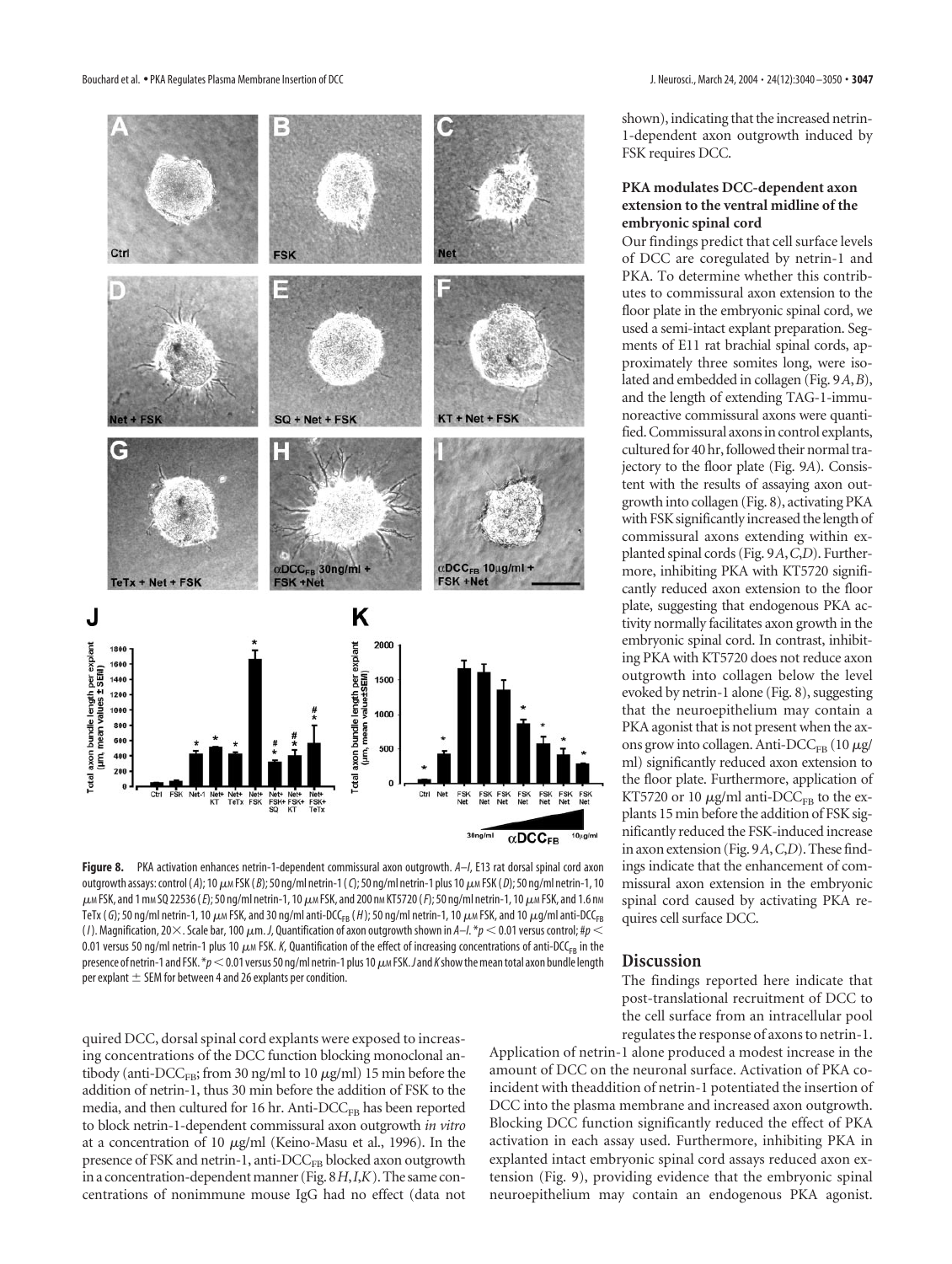These results identify a novel modulatory role for PKA in the growth cone, regulating the presentation of DCC and thereby enhancing the extension of commissural axons in response to netrin-1.

## **Netrin-1 does not activate PKA in commissural neurons nor is PKA activation required for commissural axon outgrowth evoked by netrin-1**

Previous studies performed using either *Xenopus* retinal neurons or spinal neurons grown in dispersed cell culture indicate that the intracellular level of cAMP plays a key role in determining whether a growth cone responds to netrin-1 as an attractant or a repellent (Ming et al., 1997; Hopker et al., 1999; Nishiyama et al., 2003). Low levels of intracellular cAMP correlate with a repellent response, whereas high levels of cAMP, and presumably activation of PKA, correlate with an attractant response. Netrin-1 itself has been reported to increase the concentration of intracellular cAMP in *Xenopus* retinal ganglion cell growth cones*in vitro* (Hopker et al., 1999). cAMP immunofluorescence in retinal ganglion cell growth cones supports this conclusion, but additional biochemical data were not provided. On the basis of these studies, models of netrin-1 signal

transduction place activation of PKA directly downstream of DCC (Song and Poo, 1999; Nishiyama et al., 2003).

In contrast, our findings provide direct evidence that netrin-1 does not elevate intracellular cAMP or activate PKA in embryonic rat spinal commissural neurons. Furthermore, they indicate that activating PKA is not required for netrin-1-evoked axon outgrowth. This conclusion is based on the finding that application of netrin-1, while inhibiting adenylate cyclase (SQ22536) (Fig. 8) or PKA (KT5720) (Fig. 8), did not reduce axon outgrowth below the level produced by netrin-1 alone. The finding that PKA inhibition does not affect netrin-1-evoked commissural axon outgrowth (Fig. 8) also appears to be at odds with Ming et al. (1997) and Nishiyama et al. (2003), who reported that reduced levels of cAMP in cultured *Xenopus*spinal neurons causes growth cones to be repelled by netrin-1. Additional analysis will be required to determine whether these differences are attributable to the species, cell types, or methodologies used. However, based on our findings, we conclude that current models do not provide a widely generalizable description of the neuronal response to netrin-1.

We conclude that a major effect of activating PKA on netrin-1-induced commissural axon outgrowth is to potentiate translocation of DCC to the plasma membrane. We do not rule out a role for PKA exerting other effects on axon extension; however, our conclusion is supported by the finding that blocking DCC function dramatically reduced both the FSK-induced enhancement of netrin-1-dependent axon outgrowth into collagen (Fig. 8) and the FSK-induced enhancement of axon extension toward the floor plate in the explanted embryonic spinal cord (Fig. 9). These results indicate that a major component of the effect of FSK on netrin-1-evoked axon outgrowth requires DCC.



**Figure 9.** PKA regulates axon extension to the ventral midline of the embryonic spinal cord in a DCC-dependent manner. *A*, Brachial segments of E11 rat dorsal spinal cords were embedded in collagen and cultured for 40 hr in the following conditions: control; 200 nm KT5720; 10  $\mu$ g/ml anti-DCC<sub>FB</sub> ; 10  $\mu$ m FSK; 10  $\mu$ g/ml anti-DCC<sub>FB</sub>  $+$  10  $\mu$ m FSK. TAG-1 immunoflorescence (black and white reversed image). Magnification, 10 $\times$ . Scale bar, 100  $\mu$ m. *B*, Diagram of an E11 spinal cord explant illustrating commissural neuron cell bodies in the dorsal (D) spinal cord extending an axon ventrally (V) to the floor plate (FP). RP, Roof plate; R, rostral; C, caudal. C, Quantification of axon bundle length (mean  $\pm$  SEM for 183–548 axons per condition). *D*, Quantification of the percentage of axons reaching the floor plate (mean  $\pm$  SEM for 6 –10 explants per condition).  $*p$  < 0.01 versus control;  $tp$  < 0.01 versus 10  $\mu$ м FSK.

Interestingly, different mechanisms may underlie the increase in cell surface DCC caused by netrin-1 alone and the recruitment of DCC triggered by netrin-1 and activation of PKA. Notably, the increase induced by netrin-1 alone was not blocked by inhibiting PKA or blocking TeTx-sensitive exocytosis. In contrast, the increase in cell surface DCC triggered by netrin-1 and PKA activation was blocked by TeTx. Similarly, application of TeTx or inhibiting PKA did not affect commissural axon outgrowth in response to netrin-1 but reduced the PKA-induced increase in axon outgrowth to the level produced by netrin-1 alone (Fig. 8). These findings suggest that a TeTx-sensitive v-SNARE protein is required for PKA-dependent translocation of DCC but is not required for the increase in cell surface DCC caused by netrin-1 alone.

#### **Specificity of DCC translocation**

There are multiple examples of the elevation of intracellular cAMP causing the translocation of proteins from an intracellular vesicular store to the plasma membrane. These include transporters (Yao et al., 1996), ion pumps (Schwartz and Al Awqati, 1986), ion channels (Barres et al., 1989), and trophic factor receptors (Meyer-Franke et al., 1998). Here, both immunoflorescent and surface biotinylation analyses indicate a surprising level of specificity in the PKA-dependent increase in DCC at the cell surface. We hypothesize two mechanisms that may account for this specificity. First, commissural neurons may contain vesicles that specifically traffic DCC to the cell surface. A second, but not necessarily mutually exclusive, mechanism is suggested by the finding that increased cell surface DCC requires the presence of netrin-1. Activation of PKA alone produced no detectable increase in plasma membrane DCC (Figs. 4, 6), whereas PKA activation plus netrin-1 increased the amount of cell surface DCC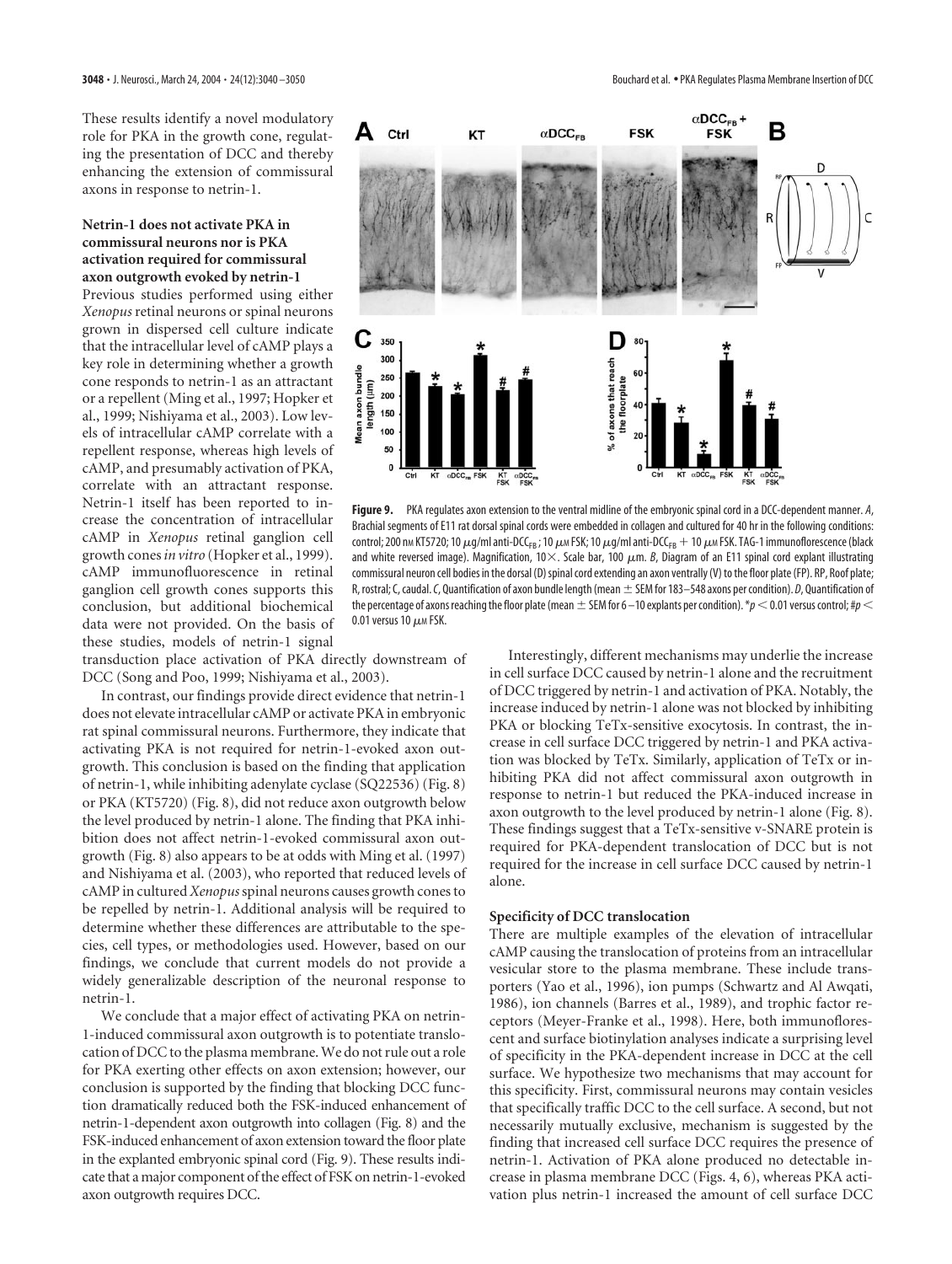and increased axon outgrowth. This suggests that netrin-1 is required to hold DCC at the plasma membrane. In this case, the vesicle bringing DCC to the cell surface may or may not exhibit specificity for DCC, but the presence of netrin-1 selects DCC and stabilizes it on the cell surface. Similarly, the PKA-independent increase in cell surface DCC produced by netrin-1 alone may be attributable to netrin-1-dependent stabilization of DCC on the cell surface and not netrin-1-induced DCC translocation.

Interestingly, this selection and cell surface capture model predicts that DCC would accumulate at the cell surface in regions of the cell in contact with extracellular netrin-1, a prediction that we are currently testing. We have previously reported that netrin-1 and DCC direct the organization of F-actin, causing Rac1- and Cdc42-dependent cell spreading and filopodia formation (Shekarabi and Kennedy, 2002). Together, these findings suggest that DCC will accumulate at the cell surface in regions corresponding to high concentrations of extracellular netrin-1, locally triggering filopodia formation and the extension of a leading edge, thereby directing axon outgrowth. Interestingly, local redistribution of receptors for guidance cues to the leading edge has been observed in directionally migrating lymphocytes and *Dictyostelium* (for review, see Manes et al., 2003), suggesting that this may be a general mechanism used by directionally migrating cells.

#### **Recruitment of receptors to the cell surface: a posttranslational mechanism regulating axon extension**

Our findings support a model in which a post-translational mechanism plays a key role regulating the presentation of DCC. DCC is a member of a large family of type I transmembrane proteins containing IgG repeats and fibronectin type III repeats that includes Roundabout (Robo) and L1 (for review, see Brummendorf and Lemmon, 2001). Selective trafficking of such adhesion molecule-like receptors may be a widespread mechanism regulating the response of growth cones to extracellular cues that influence motility. For example, endoexocytic recycling regulates the distribution of L1 in growth cones (Kamiguchi and Lemmon, 2000). Furthermore, presentation of Robo on the cell surface determines whether an axon will cross the ventral midline of the embryonic CNS (Keleman et al., 2002).

Increasing the amount of UNC5 homolog expressed by cultured embryonic *Xenopus* spinal neurons causes axons that would normally be attracted to netrin-1 to be repelled (Hong et al., 1999). This study and genetic manipulation of UNC5 expression (Hamelin et al., 1993; Keleman and Dickson, 2001) indicate that changing the complement of netrin receptors expressed by a neuron can alter its response to netrin. Recently, Williams et al. (2003) provided evidence that PKC activation triggers the internalization of ectopically expressed UNC5H1 from neuronal growth cones and that this reduces the probability that growth cones will collapse in response to netrin-1. The mechanism underlying the ability of a neuron to switch its response to netrin-1 from attraction to repulsion remains unclear. We have not ruled out that PKA-regulated alterations in intracellular signal transduction may contribute to this; however, a straight-forward alternative is that growth cones change their response to netrin-1 based on the selective presentation of different classes of netrin receptors on the plasma membrane.

The role identified for PKA regulating cell surface presentation of receptors for axon guidance cues may extend beyond embryonic neural development. A decrease in the steady-state level of cAMP inside a neuron during maturation contributes to a decrease in the capacity of axons to regenerate in the adult

mammalian CNS (Cai et al., 2001). Furthermore, PKA activation promotes regeneration of sensory axons in the CNS (Neumann et al., 2002; Qiu et al., 2002). The mechanisms underlying this change in neuronal response are not known, but the findings presented here raise the possibility that modulation of PKA activity may influence the ability of an axon to regenerate by regulating the complement of receptors presented by the growth cone.

#### **References**

- Ackerman SL, Kozak LP, Przyborski SA, Rund LA, Boyer BB, Knowles BB (1997) The mouse rostral cerebellar malformation gene encodes an UNC-5-like protein. Nature 386:838–842.
- Barker PA, Shooter EM (1994) Disruption of NGF binding to the low affinity neurotrophin receptor p75LNTR reduces NGF binding to TrkA on PC12 cells. Neuron 13:203–215.
- Barres BA, Chun LL, Corey DP (1989) Calcium current in cortical astrocytes: induction by cAMP and neurotransmitters and permissive effect of serum factors. J Neurosci 9:3169–3175.
- Brittis PA, Lu Q, Flanagan JG (2002) Axonal protein synthesis provides a mechanism for localized regulation at an intermediate target. Cell 110:223–235.
- Brummendorf T, Lemmon V (2001) Immunoglobulin superfamily receptors: cis-interactions, intracellular adapters and alternative splicing regulate adhesion. Curr Opin Cell Biol 13:611–618.
- Cai D, Qiu J, Cao Z, McAtee M, Bregman BS, Filbin MT (2001) Neuronal cyclic AMP controls the developmental loss in ability of axons to regenerate. J Neurosci 21:4731–4739.
- Campbell DS, Holt CE (2001) Chemotropic responses of retinal growth cones mediated by rapid local protein synthesis and degradation. Neuron 32:1013–1026.
- Corset V, Nguyen-Ba-Charvet KT, Forcet C, Moyse E, Chedotal A, Mehlen P (2000) Netrin-1-mediated axon outgrowth and cAMP production requires interaction with adenosine A2b receptor. Nature 407:747–750.
- de la Torre JR, Hopker VH, Ming GL, Poo MM, Tessier-Lavigne M, Hemmati-Brivanlou A, Holt CE (1997) Turning of retinal growth cones in a netrin-1 gradient mediated by the netrin receptor DCC. Neuron 19:1211–1224.
- Dodd J, Morton SB, Karagogeos D, Yamamoto M, Jessell TM (1988) Spatial regulation of axonal glycoprotein expression on subsets of embryonic spinal neurons. Neuron 1:105–116.
- Fabbri E, Brighenti L, Ottolenghi C (1991) Inhibition of adenylate cyclase of catfish and rat hepatocyte membranes by 9-(tetrahydro-2-furyl)adenine (SQ 22536). J Enzyme Inhib 5:87–98.
- Fazeli A, Dickinson SL, Hermiston ML, Tighe RV, Steen RG, Small CG, Stoeckli ET, Keino-Masu K, Masu M, Rayburn H, Simons J, Bronson RT, Gordon JI, Tessier-Lavigne M, Weinberg RA (1997) Phenotype of mice lacking functional Deleted in colorectal cancer (Dcc) gene. Nature 386: 796–804.
- Forcet C, Stein E, Pays L, Corset V, Llambi F, Tessier-Lavigne M, Mehlen P (2002) Netrin-1-mediated axon outgrowth requires deleted in colorectal cancer-dependent MAPK activation. Nature 417:443–447.
- Goldsmith BA, Abrams TW (1991) Reversal of synaptic depression by serotonin at Aplysia sensory neuron synapses involves activation of adenylyl cyclase. Proc Natl Acad Sci USA 88:9021–9025.
- Hamelin M, Zhou Y, Su MW, Scott IM, Culotti JG (1993) Expression of the UNC-5 guidance receptor in the touch neurons of C. elegans steers their axons dorsally. Nature 364:327–330.
- Harlow E, Lane D (1988) Immunoblotting. In: Antibodies: a laboratory manual (Harlow E, Lane D, eds), pp 471–510. Cold Spring Harbor, NY: Cold Spring Harbor Laboratory.
- Hong K, Hinck L, Nishiyama M, Poo MM, Tessier-Lavigne M, Stein E (1999) A ligand-gated association between cytoplasmic domains of UNC5 and DCC family receptors converts netrin-induced growth cone attraction to repulsion. Cell 97:927–941.
- Hopker VH, Shewan D, Tessier-Lavigne M, Poo M, Holt C (1999) Growthcone attraction to netrin-1 is converted to repulsion by laminin-1. Nature 401:69–73.
- Kamiguchi H, Lemmon V (2000) Recycling of the cell adhesion molecule L1 in axonal growth cones. J Neurosci 20:3676–3686.
- Kase H, Iwahashi K, Nakanishi S, Matsuda Y, Yamada K, Takahashi M, Murakata C, Sato A, Kaneko M (1987) K-252 compounds, novel and potent